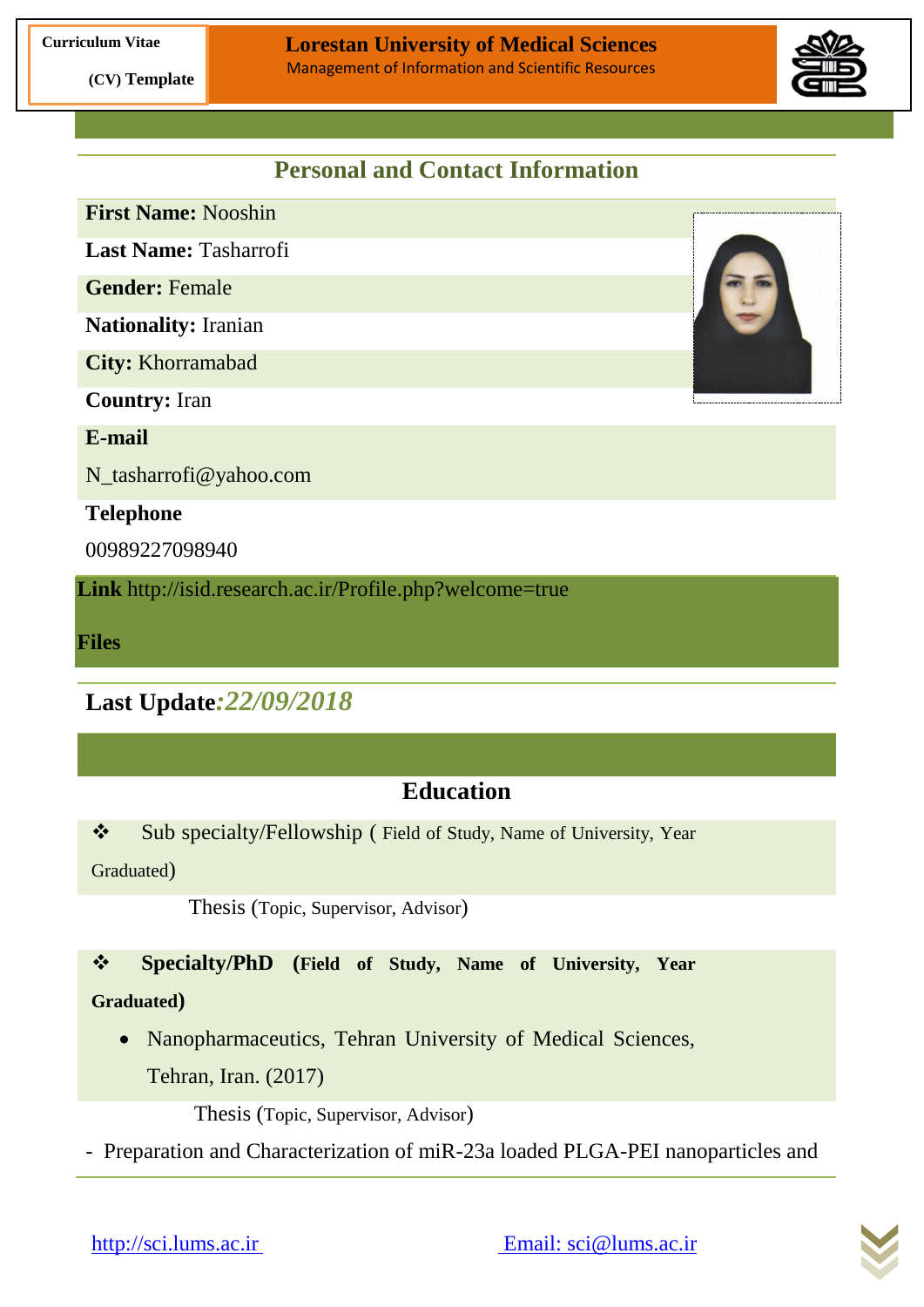

its effect on inhibition of apoptosis of retinal cells in oxidative condition.

- **Supervisors**: Dr. Farid Abedin Dorkoosh, Dr. Fatemeh Atyabi, Dr. Masoud Soleimani

- **Advisors:** Dr. Zahra-Soheila Soheili, Dr. Hamid Akbari Javar.
	- $\bullet$

 **Master of Science (Field of Study, Name of University, Year Graduated)**

• Pharmacy Doctorate (Pharm. D.), Faculty of Pharmacy, Azad University of Pharmaceutical Sciences, Tehran, Iran. (2008).

Thesis (Topic, Supervisor, Advisor)

- Screening of bacteria with chitinolitic activity and optimization of production conditions of chitinase; (2008)

- **Supervisors**: Dr. Mohammad Ali Faramarzi, Dr. Mojtaba Tabatabaei yazdi.

\* Bachelor of science (Field of Study, Name of University, Year Graduated)

\* Related degree (Field of Study, Name of University, Year Graduated)

**Honors, Awards, and Scholarships (if available)**

**Experiences**



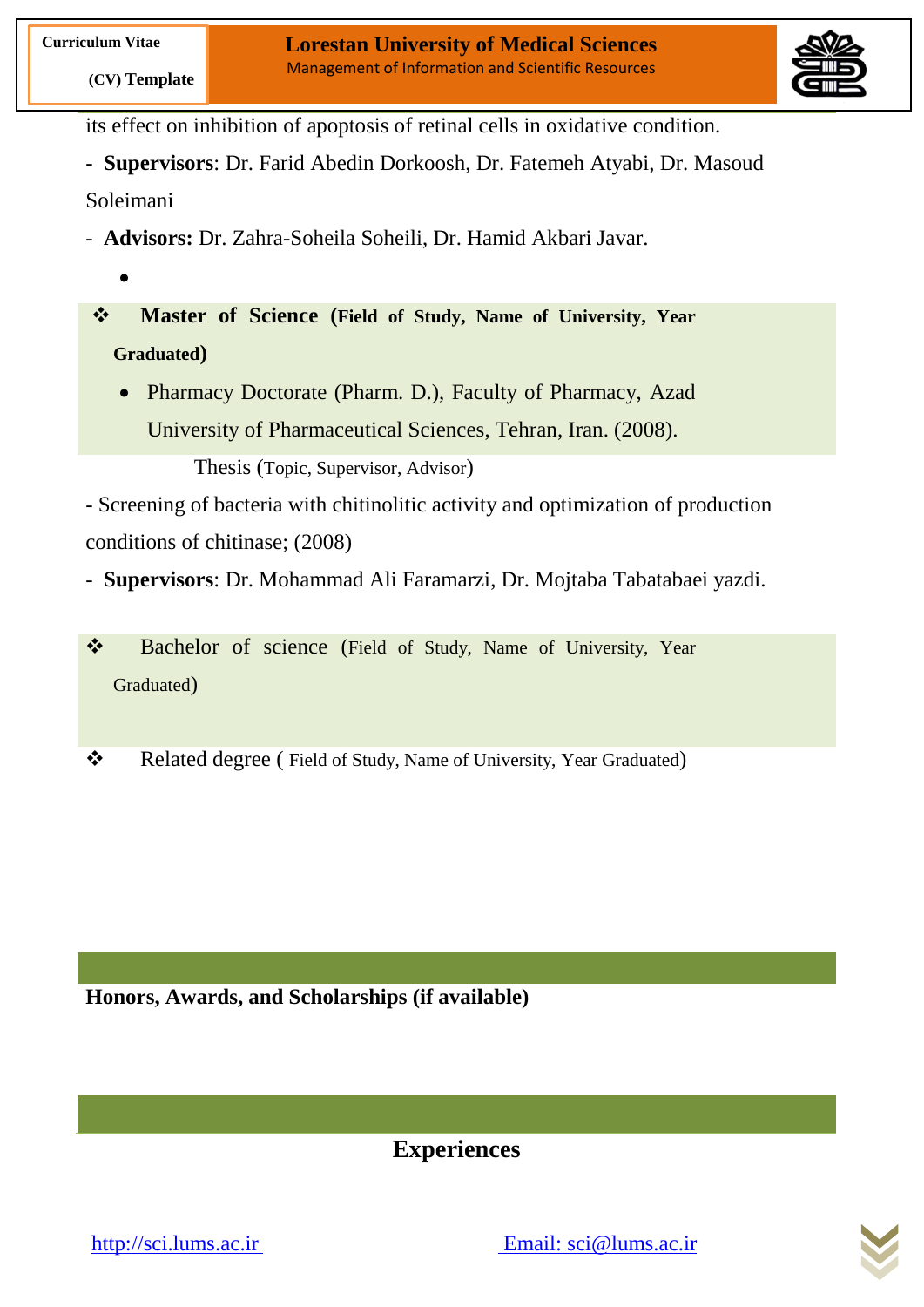

### **1.Scientific position**

 **(CV) Template**

Assistant professor

**2.Clinical Experiences**

### **3.Teaching Experiences**

| <b>Physical Pharmacy I</b>  | 3 Terms |
|-----------------------------|---------|
| <b>Physical Pharmacy II</b> | 1 Term  |
| Pharmaceutics I             | 2 Terms |
| <b>Pharmaceutics II</b>     | 2 Terms |
| <b>Pharmaceutics III</b>    | 2 Terms |
| <b>Pharmaceutics IV</b>     | 1 Term  |
|                             |         |

## **Grants**

**Supervisor**

**Advisor**

[http://sci.lums.ac.ir](http://sci.lums.ac.ir/) Email: sci@lums.ac.ir

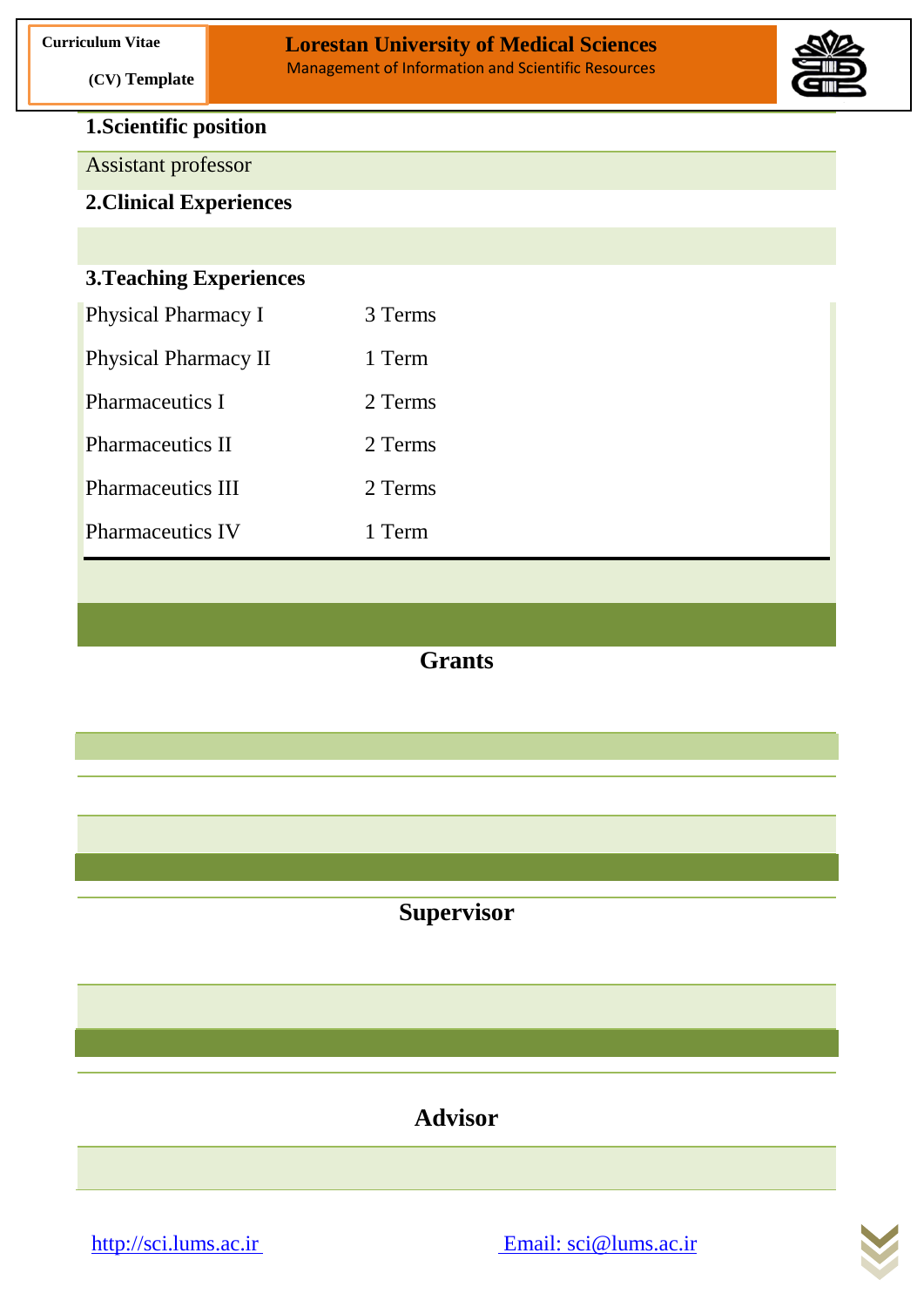

## **Publication**

### **Book**

### **Articles**

### **1.Articles (In English)**

- 1. S. Torabi, M. Tamaddon, M. Asadolahi, G. Shokri, R. Tavakoli, N.Tasharrofi, R. Rezaei, V. Tavakolpour, H. Sazegar, F. Kouhkan. [MiR-455-5p](javascript:void(0))  [downregulation promotes inflammation pathways in the relapse phase of](javascript:void(0))  [relapsing-remitting multiple sclerosis disease.](https://link.springer.com/article/10.1007/s00251-018-1087-x) *[Immunogenetics](https://link.springer.com/journal/251)*. 2018.
- 2. S. Hosseinzadeh, H. Nazari, N. Sadegzadeh, A. Babaie, M. Kabiri, N.Tasharrofi, M.Soufi Zomorrod, M.Soleimani. Polyethylenimine: A new differentiation factor to endothelial/cardiac tissue. *Journal of cellular biochemistry.* 2018.
- 3. S. Ahmadyan, M. Kabiri, N. Tasharrofi, S. Hosseinzadeh, M. Kehtari, A. Hajari, M.Soleimani, A. Farazmand, H. Hanaee-Ahvaz. [The osmolyte type](javascript:void(0))  [affects cartilage associated pathologic marker expression during in vitro](javascript:void(0))  [mesenchymal stem cell chondrogenesis under hypertonic conditions.](javascript:void(0)) *Cellular*  and molecular biology (Noisy-le-Grand, France). 2018
- 4. M. Soufi Zomorrod, F.Kouhkan, M. Soleimani, A. Aliyan, N. Tasharrofi. [Overexpression of miR-133 decrease primary endothelial cells proliferation](javascript:void(0))  [and migration via FGFR1 targeting,](javascript:void(0)) Experimental cell research. 2018.
- 5. H. Javadi Pirooz, N. Jafari, M. Rastegari, M. Fathi-Roudsari, N. Tasharrofi, G.

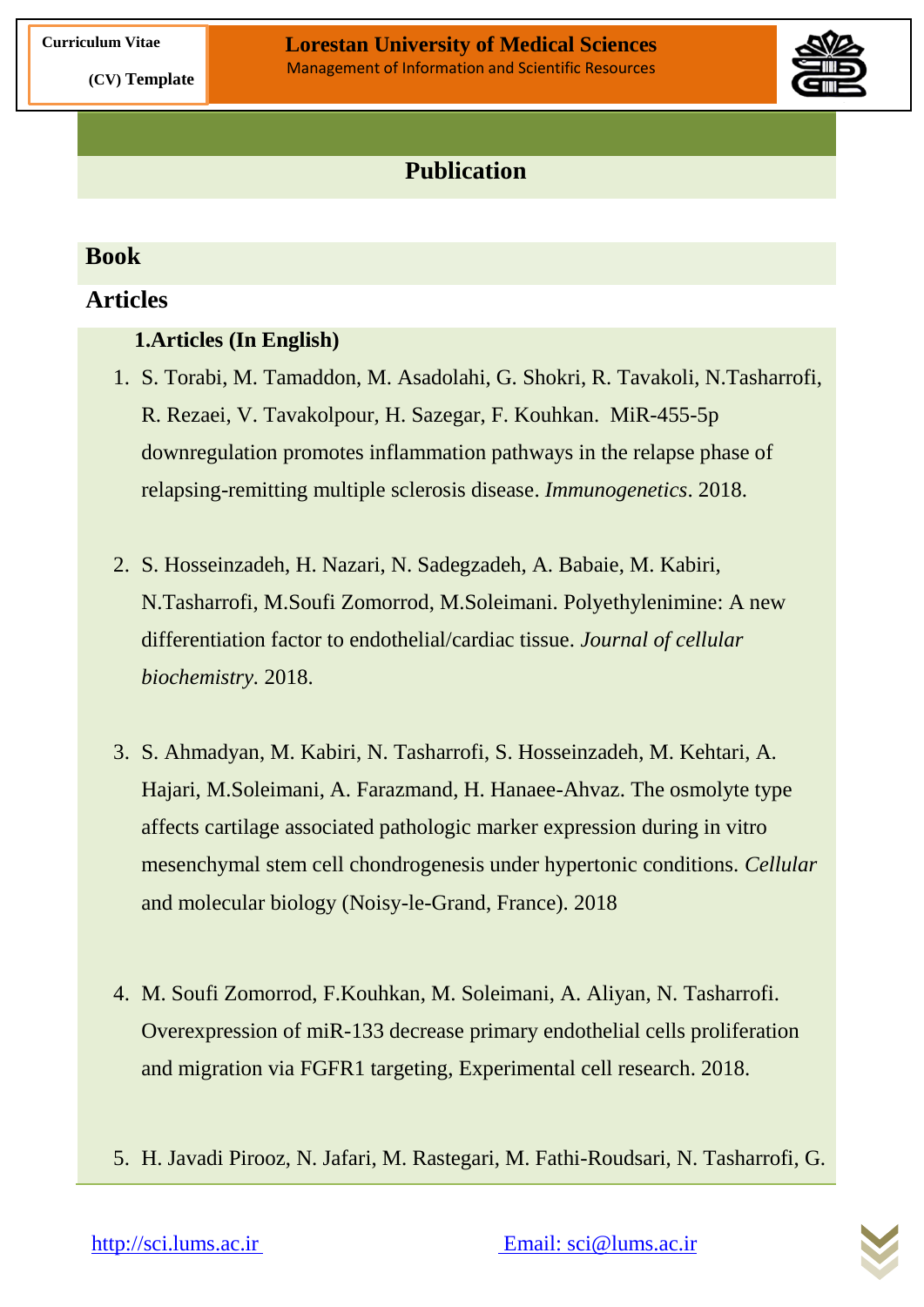

Shokri, H. Sazgar, F. Kouhkan. [Functional SNP in microRNA-491-5p Binding](javascript:void(0))  [Site of MMP9 3′-UTR Affects Cancer Susceptibility.](javascript:void(0)) *Journal of cellular biochemistry.* 2017.

- 6. N. Tasharrofi, F.Kouhkan, M. Soleimani, Z.S. Soheili, M. Kabiri, M. Mahmoudi Saber, F. Abedin Dorkoosh. Survival Improvement in Human Retinal Pigment Epithelial cells via Fas Receptor Targeting by miR-374a, *Journal of cellular biochemistry.* 2017.
- 7. N. Tasharrofi, F.Kouhkan, M. Soleimani, Z.S. Soheili, F. Atyabi, H. Akbari Javar, F. Abedin Dorkoosh. Efficient gene delivery to primary human retinal pigment epithelial cells: the innate and acquired properties of vectors, *International journal of pharmaceutics.* 2017; 518: 66-79.
- 8. N. [Mobarra ,](http://www.ncbi.nlm.nih.gov/pubmed/?term=Mobarra%20N%5BAuthor%5D&cauthor=true&cauthor_uid=25672252) A. [Shafiee,](http://www.ncbi.nlm.nih.gov/pubmed/?term=Shafiee%20A%5BAuthor%5D&cauthor=true&cauthor_uid=25672252) SM. [Rad ,](http://www.ncbi.nlm.nih.gov/pubmed/?term=Rad%20SM%5BAuthor%5D&cauthor=true&cauthor_uid=25672252) N. [Tasharrofi](http://www.ncbi.nlm.nih.gov/pubmed/?term=Tasharrofi%20N%5BAuthor%5D&cauthor=true&cauthor_uid=25672252) , M. [Soufi-Zomorod ,](http://www.ncbi.nlm.nih.gov/pubmed/?term=Soufi-Zomorod%20M%5BAuthor%5D&cauthor=true&cauthor_uid=25672252) M. [Hafizi ,](http://www.ncbi.nlm.nih.gov/pubmed/?term=Hafizi%20M%5BAuthor%5D&cauthor=true&cauthor_uid=25672252) M. [Movahed ,](http://www.ncbi.nlm.nih.gov/pubmed/?term=Movahed%20M%5BAuthor%5D&cauthor=true&cauthor_uid=25672252) F. [Kouhkan ,](http://www.ncbi.nlm.nih.gov/pubmed/?term=Kouhkan%20F%5BAuthor%5D&cauthor=true&cauthor_uid=25672252) M. [Soleimani;](http://www.ncbi.nlm.nih.gov/pubmed/?term=Soleimani%20M%5BAuthor%5D&cauthor=true&cauthor_uid=25672252) Overexpression of microRNA-16 declines cellular growth, proliferation and induces apoptosis in human breast cancer cells. *[In Vitro Cell Dev Biol Anim](http://www.ncbi.nlm.nih.gov/pubmed/25672252)*. 2015; 51(6):604-11
- 9. N. Tasharrofi, S. Adrangi, M. Fazeli, H. Rastegar, M. R. Khoshayand and M. A. Faramarzi;,Optimization of Chitinase Production by Bacillus pumilus Using Plackett-Burman Design and Response Surface Methodology. *Iranian Journal of Pharmaceutical Research*. 2011; 10 (4): 759-768.
- 10.M.A. Faramarzi, M. Fazeli, M. Tabatabaei Yazdi, S.Adrangi, K. Jami Al Ahmadi, N. Tahasrrofi and F. Aziz Mohseni; Optimization of cultural conditions for production of chitinase by a soil isolate of Massilia timonae.

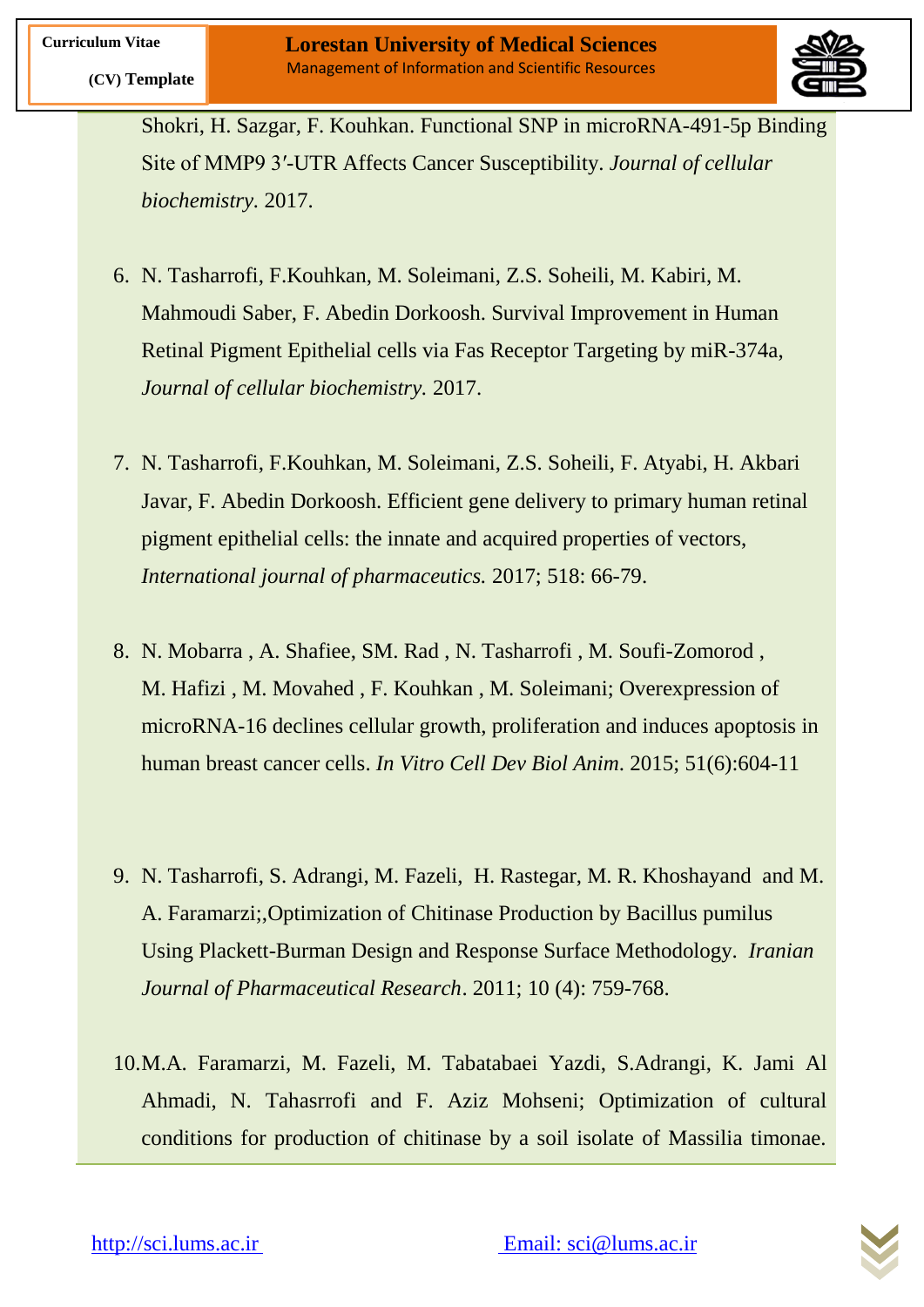

*Biotechnology*. 2009; 8(1): 93-99.

### **2.Articles (In Persian)**

### **Abstract**

### **1.International**

1. N.Tasharrofi, F. Abedin Dorkoosh. Modulating oxidant-induced apoptosis in Human RPE cells by lentiviral mediated Mir-27a expressing plasmid delivery; 13<sup>th</sup> Horizon in molecular biology, Göttingen, Germany 2016.

### **2.National**

- 1. -N. Tasharrofi, F. kouhkan. Investigation of miRNA profile in patients with AML and ALL blood cancers in order to identification of diagnostic biomarkers; international congress on: blood, disease and clinical administration, Yasuj, Iran 2015.
- 2. -N.Tasharrofi, F.Abedin Dorkoosh. Development of cationic PLGA-PEI nanoparticles as gene delivery carrier: optimizing the formulation and processing parameters to improve physicochemical characteristics of nanoparticles; Iranian Controlled Release Conference 2014
- 3. -F. Yousefbeyk, Gh. R. Amin, M. H. Salehi Sormaghi, M. Khorasani, S. Mohammadi, N. Tasharrofi. Chemical composition of the essential oil from leaf, root and fruit of Diplotaenia damavandica, an endemic species of Iran; 59th international congress and annual meeting of society for medicinal plant and natural product research.
- 4. -F. Yousefbeyk, N. Tasharrofi, Gh. R. Amin. A study on the antibacterial activity of *Adiantum capillus-veneris* L. methanolic extract on some common bacteria; 15<sup>th</sup> Iranian Seminar of Pharmacy students, Kerman,

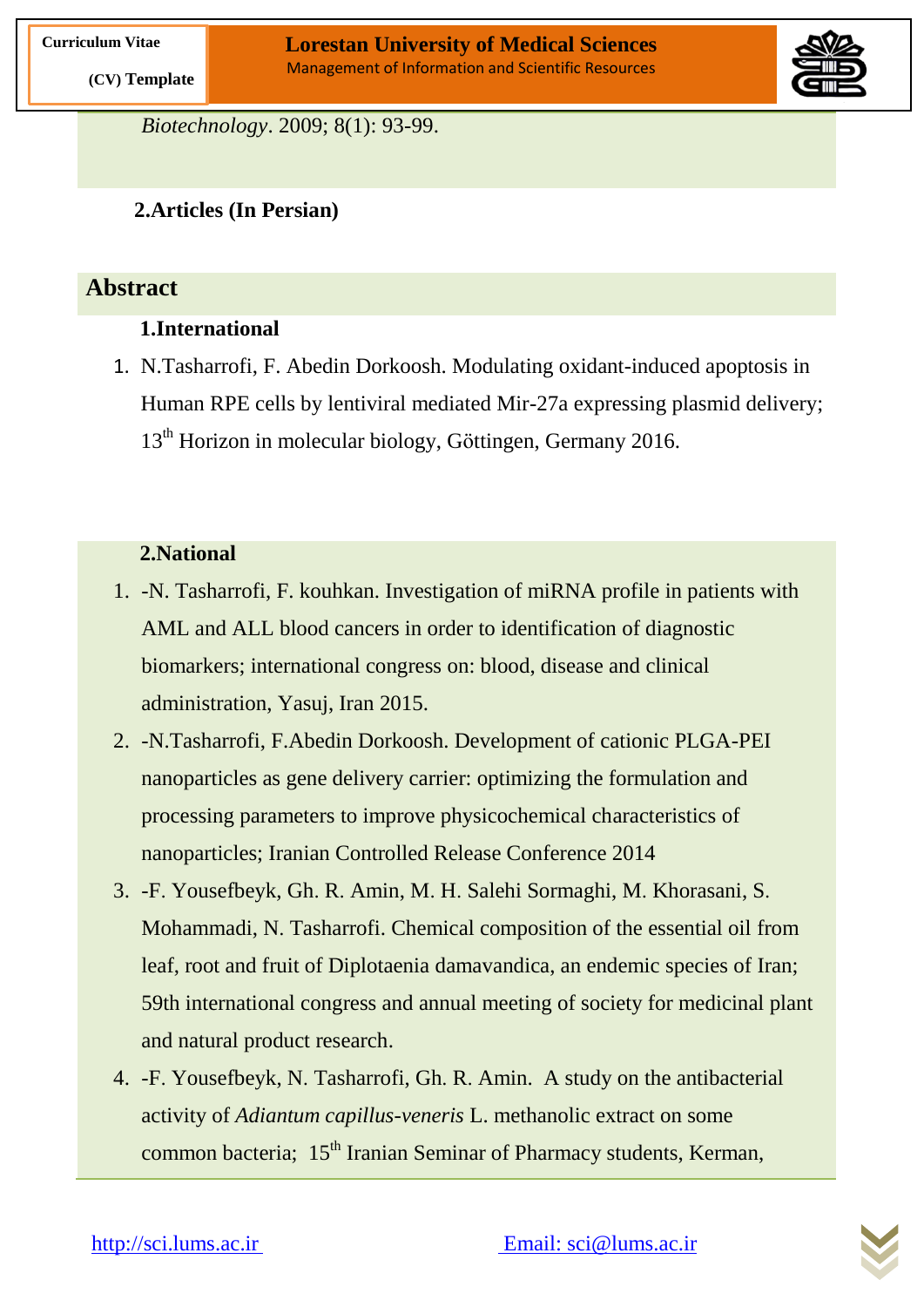

Iran.

 **(CV) Template**

- 5. -N. Tasharrofi, M. R. Khoshayand, M. A. Faramarzi, M. Fazeli. Statistical experimental design in optimization of medium component for production of chitinase by *Bacillus pumilus*; 14th Iranian Seminar of Pharmacy students, Ahwaz, Iran.
- 6. -M. Fazeli, N. tasharrofi, MA. Faramarzi, M.tabatabaei; Screening of chitinase producing bacteria; 13<sup>th</sup> Iranian Seminar of Pharmacy students, Tabriz, Iran.
- 7. -N. Bahari javan, N.Tasharrofi, A. R. Dabirsiaghi. An introduction to Cefdinir: A third generation of cephalosporin.  $11^{th}$  Iranian Seminar of Pharmacy students, Shiraz, Iran

**Reviewer of national and international scientific journal**

**Editorial Board of Medical Journals**

**workshop**

**Interest**

Gene delivery